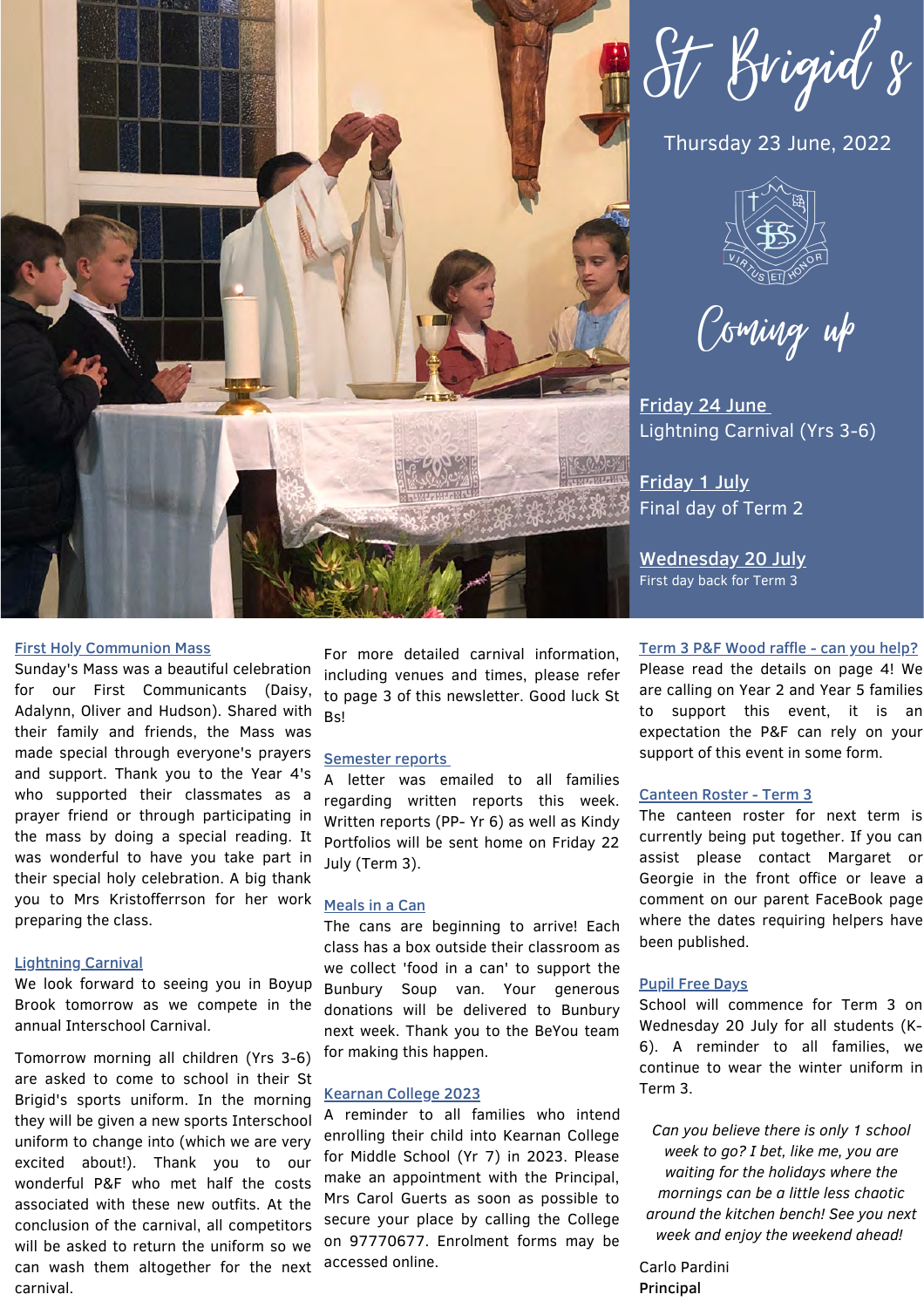## First Holy Communion 2022



A reminder to bring in donations of soup or a meal in a can. These will be donated to the Bunbury Soup Van.



"Meals in a Can" Congratulations Mason



Congratulations to Mason West in Year 6 - he has been accepted into Willetton Senior High School's 2023 Y7 Specialist Basketball Program. Mason was one of 12 boys selected from 100 applicants! Well done Mason - we can't wait to hear what your basketball future brings!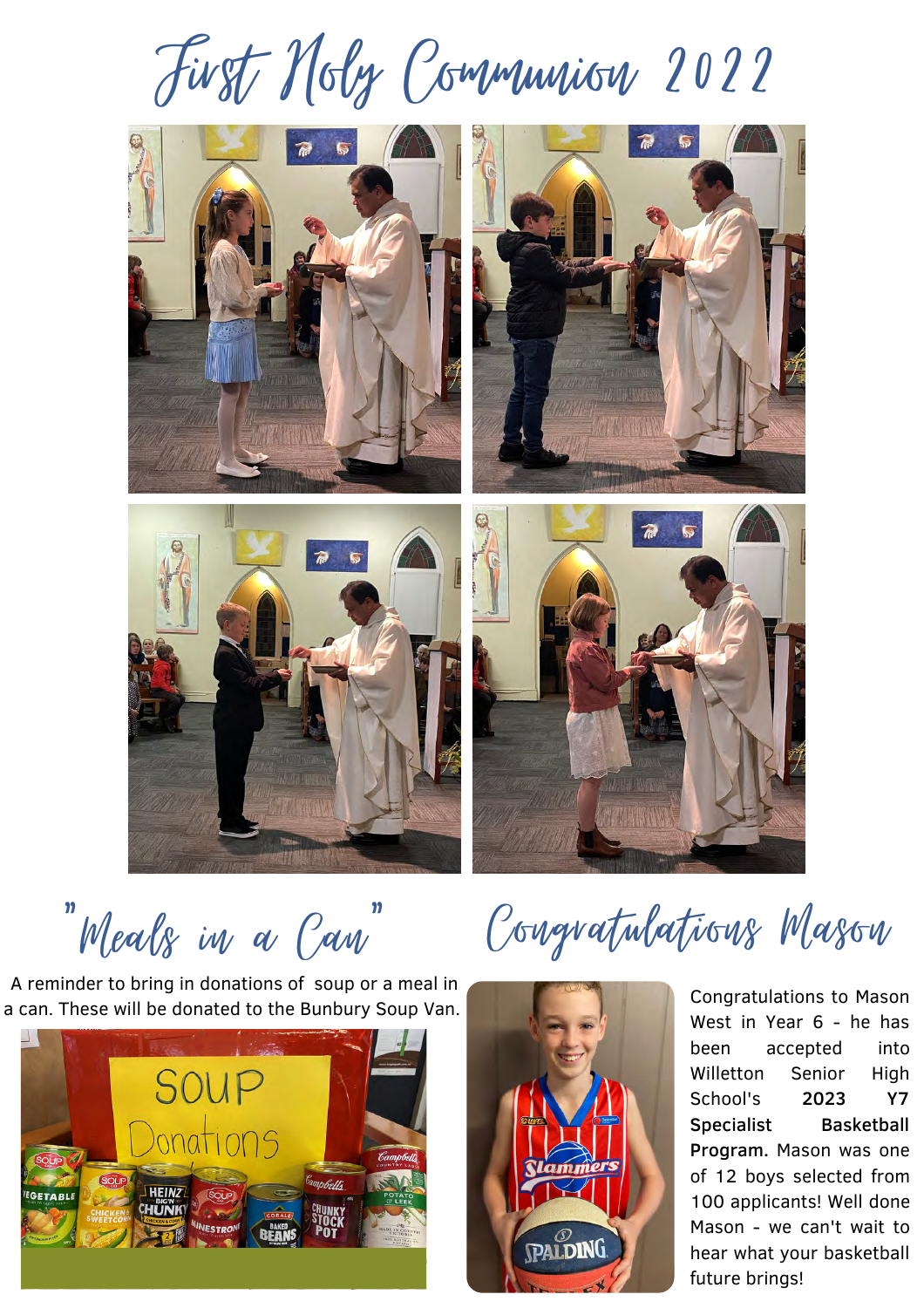### Interschool Lightning Carnival Boyup Brook 2022

Start time will be **9:45am/10am** at four separate venues.

- **Football** is being played at the Boyup town oval (Football ground)
- **Netball** is being played at the town netball courts (adjacent to the town oval)
- **Netta** is being played at Boyup Brook Middle School (Beatty St)
- **Soccer** is being played at town hockey ovals (near football ground, behind the pool)

### **FOOD**

St Mary's School will have a canteen open at the Football Clubrooms from 10am-1pm. No need to order, just pop on up and they will have tea, coffee, cake and toasties for sale.

### **PRESENTATIONS**

Presentations will be made at the town oval (football ground) at 1:45pm. This venue is walking distance from all the other venues. The day will end at 2:15pm.

Good luck everyone!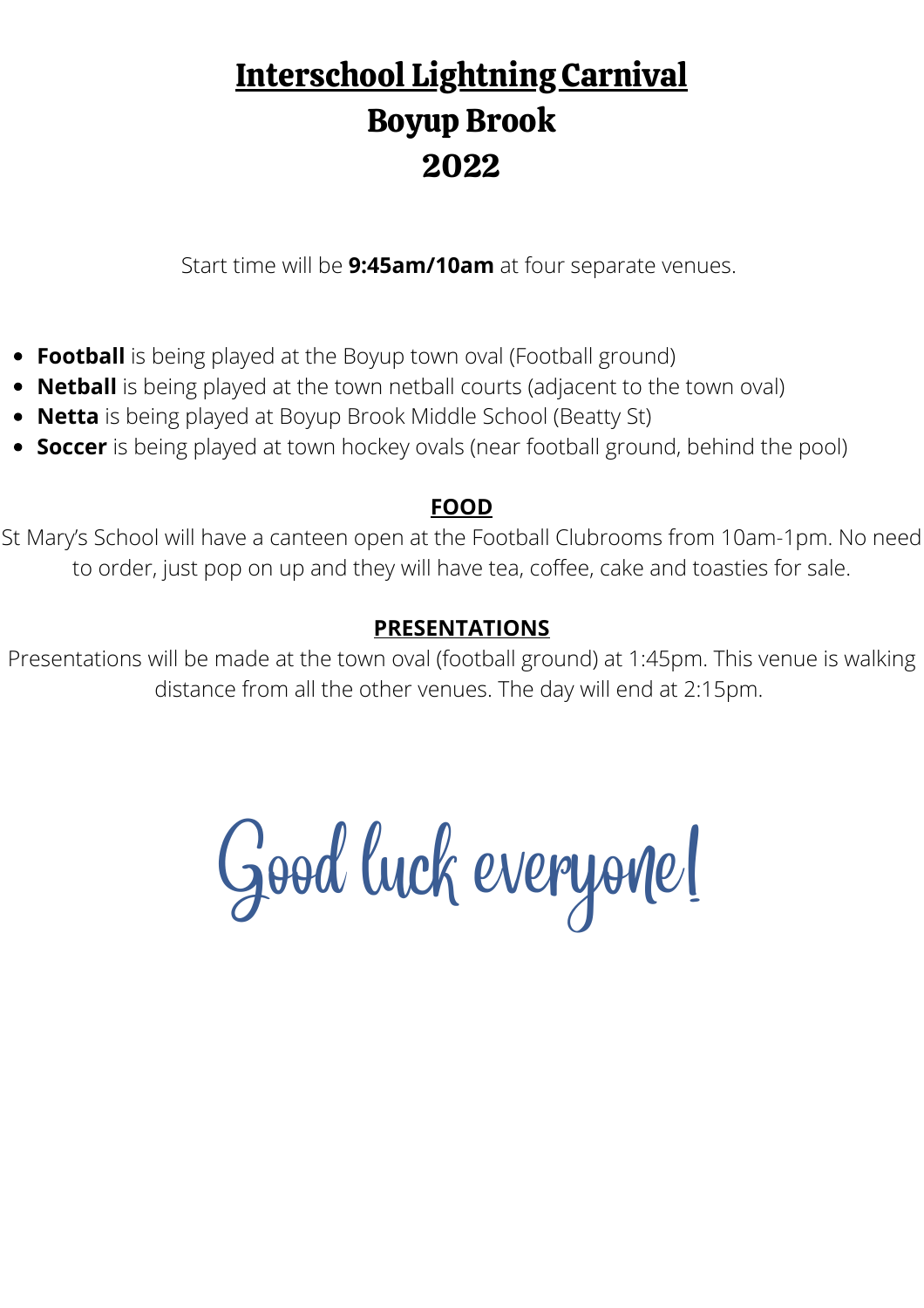P&F Fundraiser Wood Raffle & Cake Stall

**Saturday 30 July** at the Bridgetown Community Kiosk

This fundraiser has been allocated to our Y2 & Y5 families. Please contact your year level representative, or the school office to indicate how you're able to assist. It is an expectation that all families will offer assistance in some form.

- Y2 P&F representative Michelle Moir
- Y5 P&F representative Leisa Hollemans

How can you help? We are looking for a donation of wood in a ute or trailer that can be parked at the kiosk on the day, and then given as our raffle prize.

We will also be asking for support in the form of cakes and plants etc to sell on the day, along with help in person on the day.





Canteen Roster

| Date          | Volunteer                                      |
|---------------|------------------------------------------------|
| Tue 28 June   | <b>Rubie Watts</b><br>Georgie Reape (cake)     |
| Fri 1 Jul     | <b>Simone Sanzone</b><br>Alanda Giblett (cake) |
| <u>TERM 2</u> |                                                |
| Fri 22 Jul    | <b>Erica Caldwell</b><br>Cake Maker required   |

EARLY CHILDHOOD REQUEST! Our early childhood area is requesting donations of: - small baskets, pots, pans, wooden spoons, metal cake trays etc. If you can help please drop off to the school. Thank you!